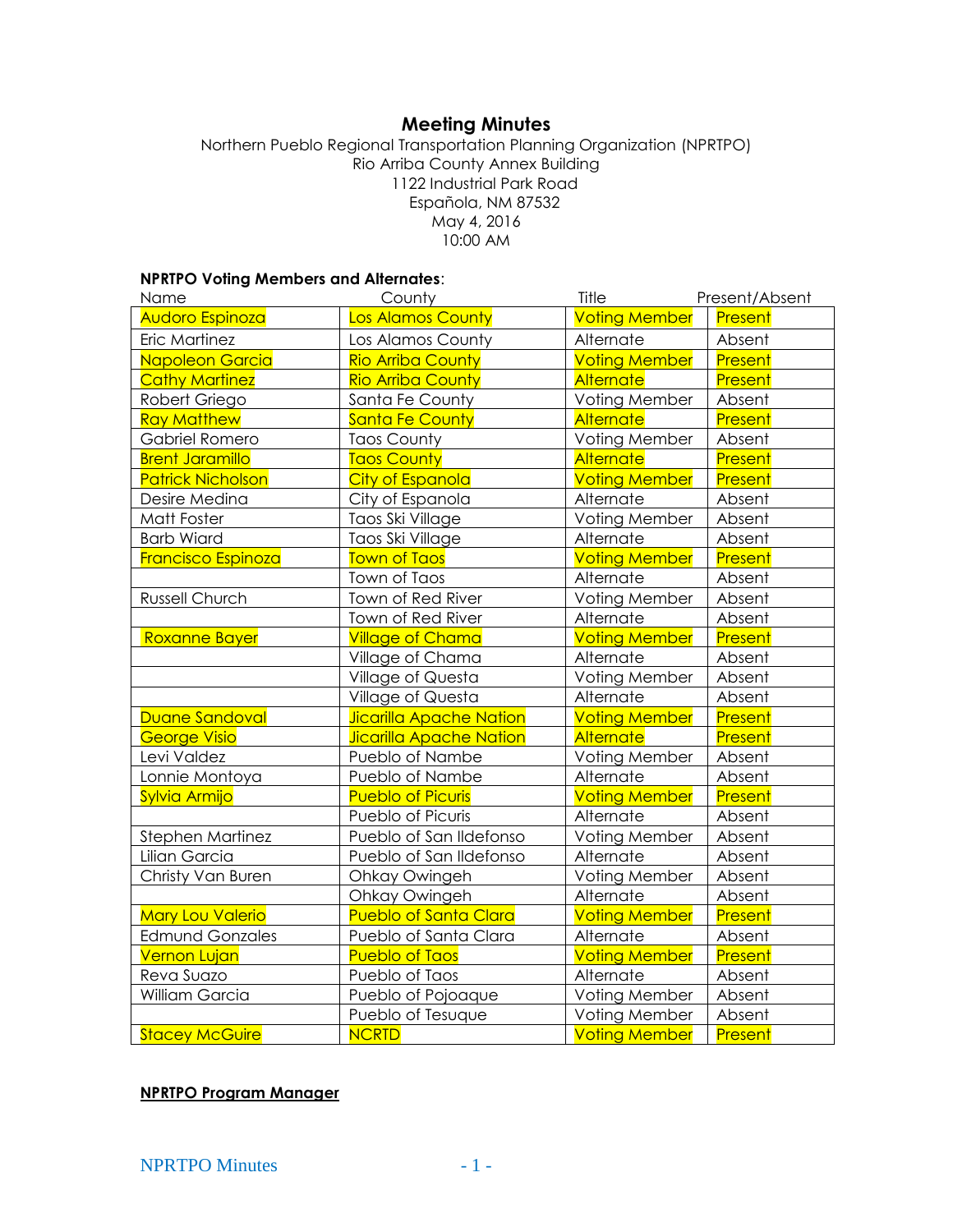Eric Ghahate NCNMEDD

#### **NMDOT Staff**

Stephen Lopez NMDOT D-5

Robin Elkin NMDOT Asset Management and Safety Division Dan Watts **NMDOT** Asset Management and Safety Division Ron Shutiva NMDOT Tribal Liaison

## **Guest Members**

Jennifer Sublett Forest Service Earl Salazar Taos County

David Trujillo **Rio Arriba County** Ashley Matinez Rio Arriba County Jennifer Muskratt Jicarilla Apache Nation Desiree Lujan Los Alamos County

### **I. Call Meeting to Order**

The Meeting was called to order at 10:23 p.m. by Vice-Chair Stacey McGuire, NCRTD.

### **II. Pledge of Allegiance**

#### **III. Welcome and Introductions:**

Individual introductions were conducted by each NPRTPO member and guests.

#### **IV. Approval of the Agenda:**

Vice-Chair Stacey McGuire, NCRTD, called for a motion to approve the agenda as submitted.

Patrick Nicholson, City of Espanola, made the motion to approve the agenda as amended; the motion was seconded by Sylvia Armijo, Picuris Pueblo. The motion carried and all voted in favor.

## **V. Approval of the Minutes: (March 3, 2016 –NCRTD)**

Vice-Chair Stacey McGuire, NCRTD called for a motion to approve the minutes as submitted.

Napoleon Garcia, Rio Arriba County made the motion to approve the minutes as submitted; the motion was seconded by Mary Lou Valerio, Santa Clara Pueblo. The motion carried and all voted in favor.

#### **VI. Public Comments-5 minutes/person**:

Vice-Chair Stacey McGuire, NCRTD called for any public comment.

No Public Comments

## **VII. Transportation Alternatives Program (TAP) Recreational Trails Program (RTP) Call For Projects, Process and Deadlines**

Eric Ghahate, Dan Watts, Robin Elkin, and Ron Shutiva provided a information and guidance concerning the current RTP and TAP call for projects.